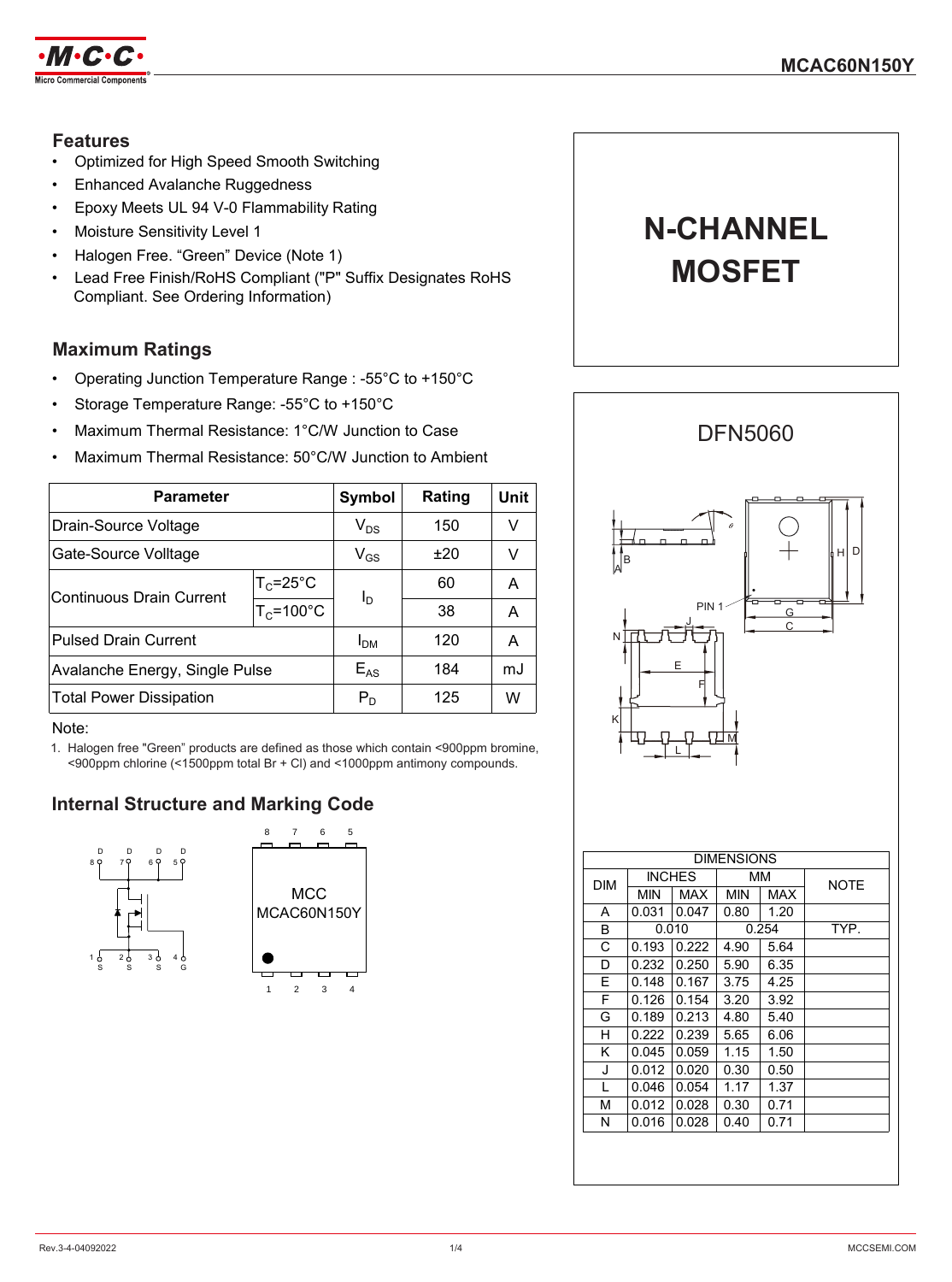

## **Electrical Characteristics @ 25°C (Unless Otherwise Specified)**

| <b>Parameter</b>                     | <b>Symbol</b>              | <b>Test Conditions</b>                                  | Min            | <b>Typ</b>     | Max  | <b>Unit</b> |
|--------------------------------------|----------------------------|---------------------------------------------------------|----------------|----------------|------|-------------|
| <b>Static Characteristics</b>        |                            |                                                         |                |                |      |             |
| Drain-Source Breakdown Voltage       | $V_{(BR)DSS}$              | $V_{GS}$ =0V, $I_D$ =250µA                              | 150            |                |      | V           |
| Gate-Source Leakage Current          | $I_{GSS}$                  | $V_{DS}$ = 0V, $V_{GS}$ = $\pm$ 20V                     |                |                | ±100 | nA          |
| Zero Gate Voltage Drain Current      | $I_{\text{DSS}}$           | $V_{DS}$ =150V, $V_{GS}$ =0V, T <sub>J</sub> =25°C      | 1<br>100       |                | μA   |             |
|                                      |                            | $V_{DS}$ =150V, $V_{GS}$ =0V, T <sub>J</sub> =100°C     |                |                |      |             |
| Gate-Threshold Voltage               | $V_{GS(th)}$               | $V_{DS} = V_{GS}$ , I <sub>D</sub> =250µA               | $\overline{2}$ | 3              | 4    | $\vee$      |
| Drain-Source On-Resistance           | $R_{DS(on)}$               | $V_{GS}$ =10V, $I_D$ =20A                               |                | 15             | 19   | $m\Omega$   |
| Transconductance                     | $g_{fs}$                   | $V_{DS}$ =5V, $I_D$ =20A                                |                | 50             |      | S           |
| Gate Resistance                      | $R_G$                      | $V_{GS}$ =0V, $V_{DS}$ Open, f=1MHz                     |                | 3.5            |      | Ω           |
| <b>Dynamic Characteristics</b>       |                            |                                                         |                |                |      |             |
| Input Capacitance                    | $C_{\mathsf{iss}}$         | $V_{DS}$ =75V, $V_{GS}$ =0V, f =1MHz                    |                | 2275           |      |             |
| Output Capacitance                   | $C_{\rm oss}$              |                                                         |                | 165            |      | pF          |
| Reverse Transfer Capacitance         | $C_{\text{rss}}$           |                                                         |                | 5.5            |      |             |
| <b>Total Gate Charge</b>             | $Q_{q}$                    |                                                         |                | 27             |      |             |
| Gate-Source Charge                   | $\mathsf{Q}_{\mathsf{gs}}$ | $V_{DD}$ =75V, $V_{GS}$ =10V, $I_{D}$ =20A              |                | 9              |      | nС          |
| Gate-Drain Charge                    | $\mathsf{Q}_{\mathsf{gd}}$ |                                                         |                | 2              |      |             |
| Turn-On Delay Time                   | $t_{d(on)}$                |                                                         |                | 12             |      |             |
| Turn-On Rise Time                    | $\mathsf{t}_{\mathsf{r}}$  | $V_{GS}$ =10V,V <sub>DD</sub> =75V,I <sub>D</sub> =20A, |                | $\overline{4}$ |      |             |
| Turn-Off Delay Time                  | $t_{d(\text{off})}$        | $R_{\text{GEN}} = 10\Omega$                             |                | 24             |      | ns          |
| Turn-Off Fall Time                   | $t_f$                      |                                                         |                | 5              |      |             |
| <b>Reverse Diode Characteristics</b> |                            |                                                         |                |                |      |             |
| Diode Forward Voltage                | $V_{SD}$                   | $V_{GS}$ =0V, I <sub>F</sub> =20A                       |                | 0.9            | 1.2  | V           |
| Reverse Recovery Chrage              | $Q_{rr}$                   | $V_R$ =75V, I <sub>F</sub> =20A, di/dt=100A/µs          |                | 234            |      | nС          |
| Reverse Recovery Time                | $t_{rr}$                   |                                                         |                | 90             |      | ns          |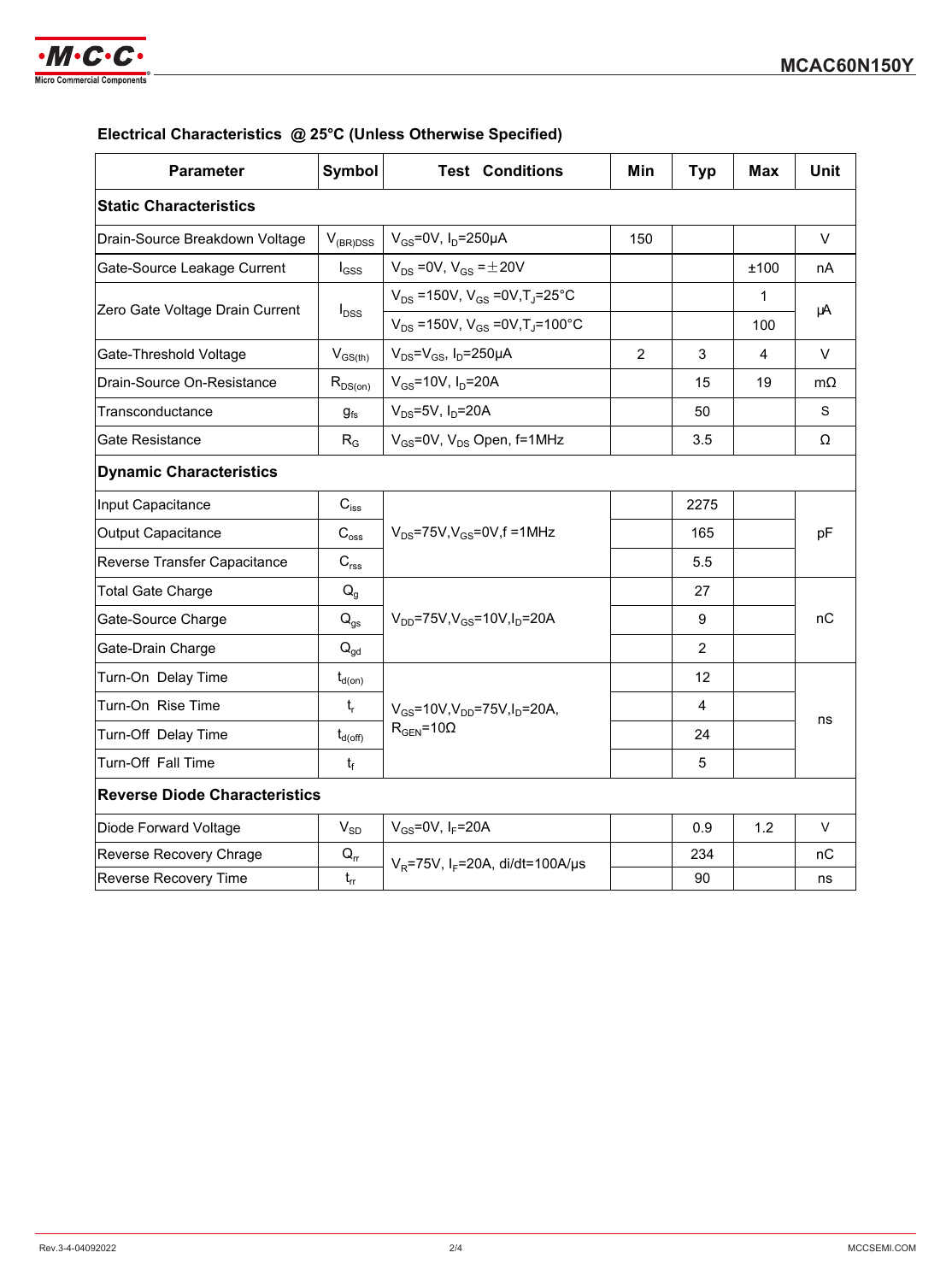

# **Curve Characteristics**